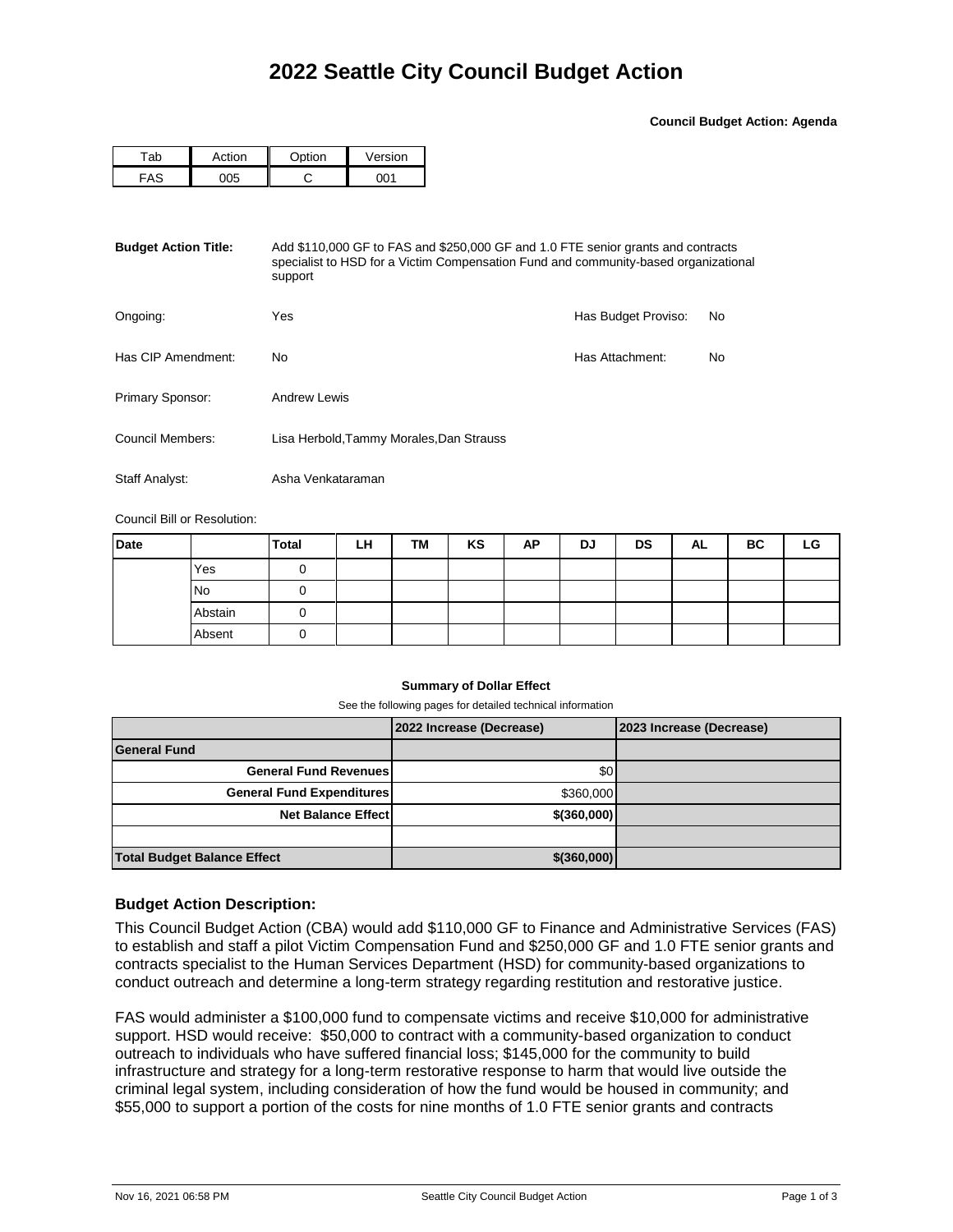## **2022 Seattle City Council Budget Action**

| rti∩n | ∩nti∩n | $\sqrt{ }$<br>/ersion |  |  |
|-------|--------|-----------------------|--|--|
|       |        |                       |  |  |

specialist. The full cost for nine months of this position is \$92,500, and the remaining funding to support the position would be allocated in CBA HSD-022-B-001. This position would support new bodies of work for HSD's safe and thriving communities division, which are contained in this CBA and in CBA HSD-022- B-1.

Since 2020, the City Attorney's Office (LAW) has been participating in the Cities & Counties for Fine and Fee Justice (CCFJ) work group as part of Public Health - Seattle & King County's grant team. In recognition of the harm done by imposing restitution and legal fines and fees on individuals, the CCFJ working group recommended that LAW set up a victim compensation fund of about \$100,000 per year to reimburse individuals and small businesses who have suffered a financial loss. The recommendation also included a request for additional policy changes from LAW and the Seattle Municipal Court (SMC):

1. LAW will not pursue restitution requests where the complainant is a big business, insurance company, or self-insured entity.

2. Restitution requests should never prevent a person from having their case diverted with CHOOSE 180 or from being able to complete Community Court.

a. However, if LAW does impose a dollar threshold for pre-filing diversion or Community Court eligibility, (1) allow cases to be diverted or opted into Community Court (and decline to request restitution) if the amounts are (i) Under \$300 to an individual or (ii) Under \$1,000 to a small business; and b. Ensure restitution requests from big businesses, insurance companies or self-insured entities never bar an individual from a diversion or Community Court opportunity.

The CCFJ work group engaged with the Community Task Force on Criminal Legal System Alignment ("Task Force"), who added additional considerations to CCFJ's analysis. The Task Force also recognized the harms of imposing restitution on individuals, acknowledging impacts on those who are low-income and get stuck in the criminal legal system because they cannot afford to pay, racial disproportionality, and barring individuals from participation in less harmful alternatives such as Community Court. The Task Force recommended a three-pronged approach to addressing the imposition of restitution.

First, the Task Force agreed that the City should create a \$100,000 fund, but emphasized that the support for the fund should come from divestment from the current criminal legal system. Also, the Task Force viewed the fund as administered by the City in the short-term, but only while the community is building out a longer-term strategy for the fund to move and remain within the community and outside both the criminal legal system and the City itself to decrease barriers to access. While the City administered the fund in the short-term, the Task Force recommended investing \$50,000 in a community-based organization that would have more capacity than the City to conduct outreach to parties who have incurred a financial obligation and could be eligible for compensation.

Second, the Task Force recommended investing \$200,000 to support the community in building capacity to convene and build out longer-term community infrastructure and strategy to provide restorative responses to harm. This work would include consideration of how to house the fund within the community as well as intentionally building out a community-based restorative response to support individuals experiencing harm without involving the police or the rest of the criminal legal system, given that the criminal legal system has caused harm, especially to Black and Indigenous communities and other communities of color (BIPOC).

Third, the Task Force emphasized policy changes that should occur after creation of the fund, which include ensuring that:

- Individuals are not barred from pre-filing diversion, Community Court, or other alternatives to the